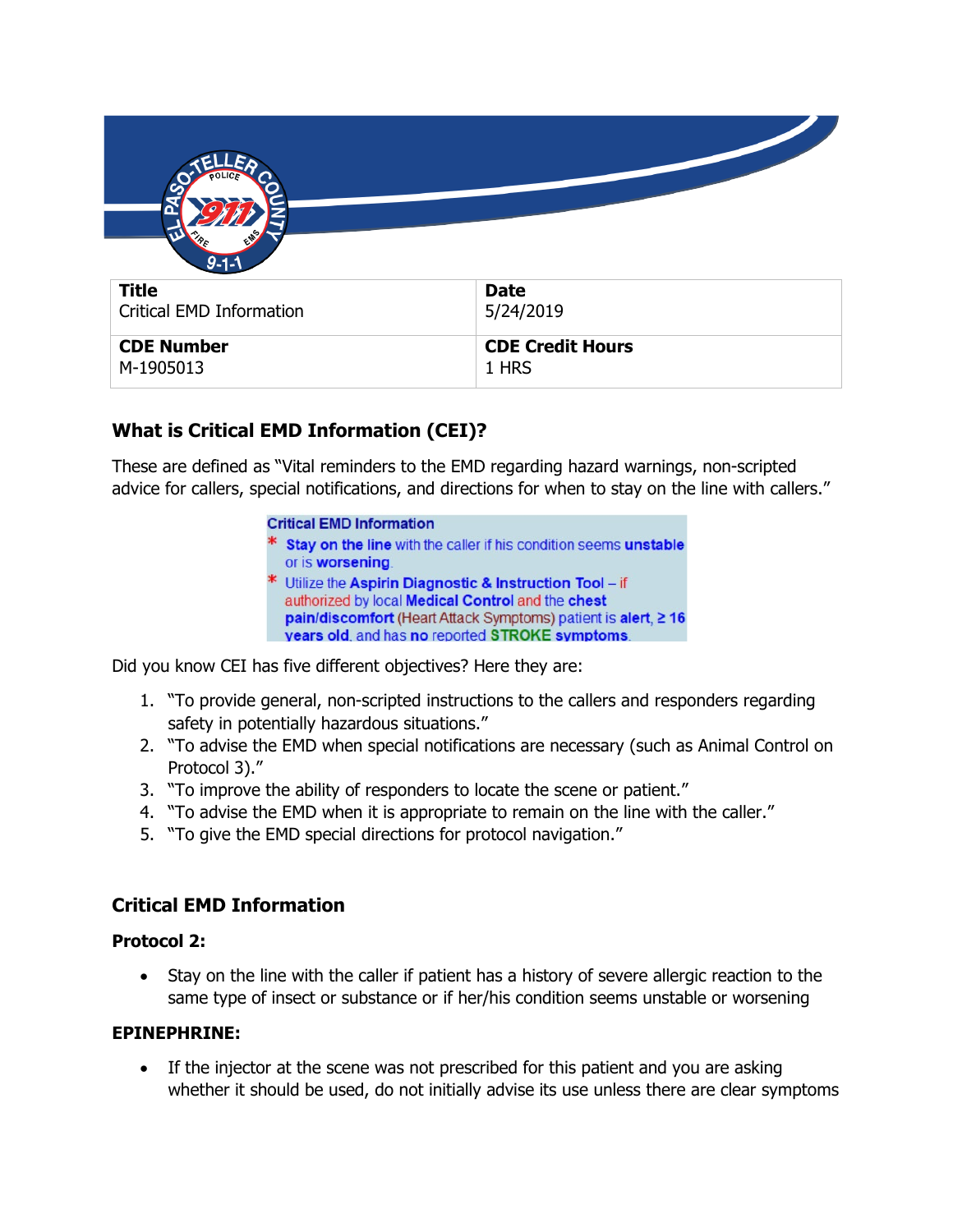

of a severe allergic reaction or the patient has indicated a severe reaction might be coming on. If any doubts exists, advise the patient to use the injector.

#### **Clear symptoms of severe allergic reaction are:**

- Collapse
- Difficult breathing
- Difficulty swallowing
- Generalized swelling
- Not alert
- Pallor
- Shallow breathing
- Sweating
- Weakness

#### **Protocol 3:**

• Notify Animal Control

#### **Protocol 4:**

• In volatile/criminal situations, refer to applicable law enforcement protocol

#### **Protocol 6:**

• Utilize the Aspirin Diagnostic & Instruction Tool- if authorized by local Medical Control and the chest pain/discomfort (Heart Attack Symptom) patient is alert, >16 years old, and has no reported STROKE symptoms

#### **Protocol 7:**

• Advise caller and responders of any potential hazards

#### **Protocol 8:**

• Advise caller and responders of any potential hazards

#### **Protocol 9:**

- (OBVIOUS or EXPECTED DEATH unquestionable) Notify proper authorities
- (Circulator support device [LVAD]) Obtain phone number and contact any support staff or facility assigned to the patient with a circulatory support device

#### **Protocol 10:**

• Stay on the line with the caller if her/his condition seems unstable or is worsening.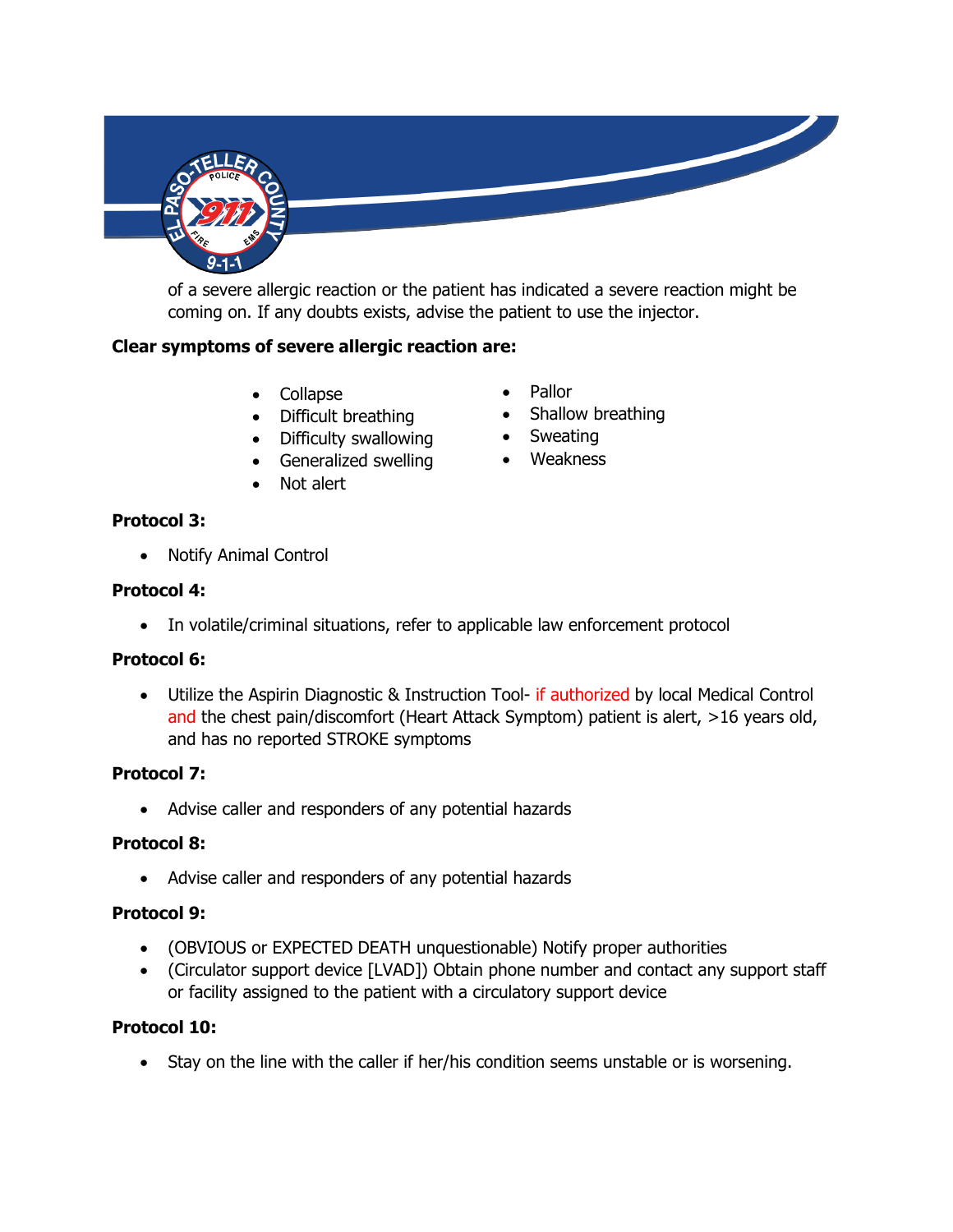

Utilize the Aspirin Diagnostic & Instruction Tool- if authorized by local Medical Control and the chest pain/discomfort (Heart Attack Symptom) patient is alert, >16 years old, and has no reported STROKE symptoms

# **(ASA) Aspirin Diagnostic and Instructions:**

• Stay on the line with the caller if her/his condition seems unstable or is worsening

## **Protocol 12:**

- Stay on the line and check breathing often until the patient starts to wake up
- Stay on the line if the complaint is an impending seizure (aura)

### **Protocol 13:**

• Stay on the line with the caller if her/his condition seems unstable or is worsening

## **Protocol 14:**

• (SCUBA) Determine availability of the nearest hyperbaric chamber.

## **Person in Water:**

- Most victims are recovered more quickly when the point last seen is immediately known
- Notify relevant downstream agencies when search capability is required

## **Protocol 15:**

- Stay on the line with the caller until breathing can be safely verified
- Advise the caller and responders of any potential hazards

## **Protocol 18:**

• (Suspected STROKE) Provide hospital staff with the Stroke Diagnostic Tool results, the symptom onset time, and the name and phone number of any person(s) who witnessed the onset of her/his symptoms.

## **Protocol 19:**

• Utilize the Aspirin Diagnostic & Instruction Tool – if authorized by local Medical Control and the chest pain/discomfort (Heart Attack Symptom) patient is alert, >16 years old,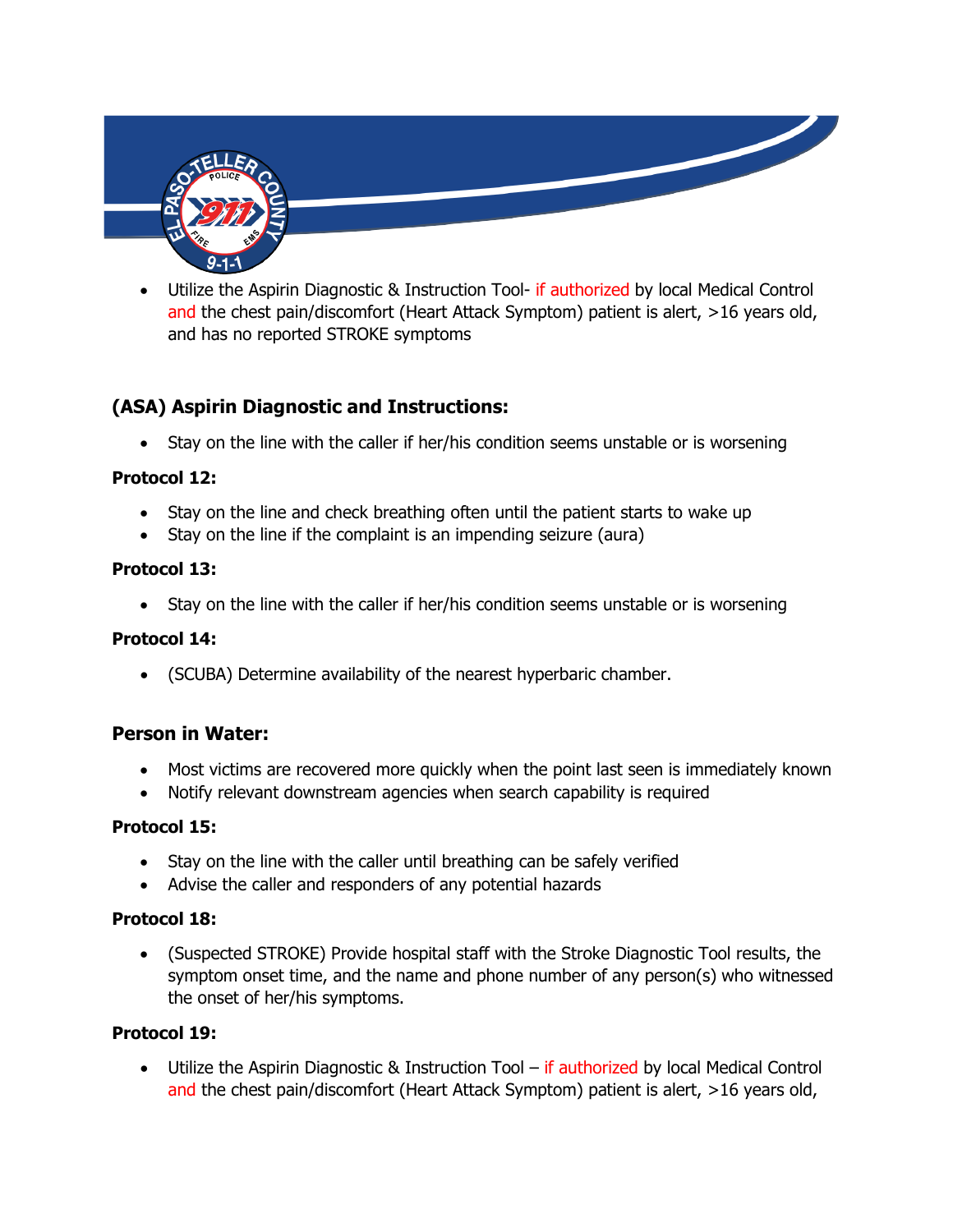

and has no reported STROKE symptoms

### **Protocol 21:**

• (Surgical wound) Control bleeding only if SERIOUS.

### **Protocol 22:**

- Determine a specific meeting point for the emergency unit(s)
- Advise caller and responders of any potential hazards

### **Protocol 23:**

- (Appropriate) Connect and confirm transfer of the caller to Poison Control Center
- Stay on the line with the caller if her/his condition seems unstable or is worsening
- Utilize the Narcan/Naloxone Admin. Instructions if help is requested by the caller.
- In volatile/criminal situations, refer to applicable law enforcement protocol

## **Narcan/ Naloxone Instructions:**

• If the patient is alert, stay on the line and monitor the patient until responders arrive. Advise naloxone administration if the patient's condition worsens (s/he becomes not alert or unconscious)

#### **Protocol 24:**

• Follow the BREECH Positioning pathway when cervical cerclage (stich) is associated with labor

## **Protocol 25:**

- $\bullet$  (1<sup>st</sup> party) Keep a violent or suicidal patient on the line
- In volatile/criminal situations, refer to applicable law enforcement protocol
- For jumpers, notify fire or technical rescue team
- Follow agency policy on contact Suicide and Mental Health Helplines

#### **Protocol 26:**

- (Suspected heart attack) See the Heart Attack Symptoms list on Protocol 10
- (Suspected stroke) See the STROKE Symptoms list on Protocol 28

## **Protocol 27:**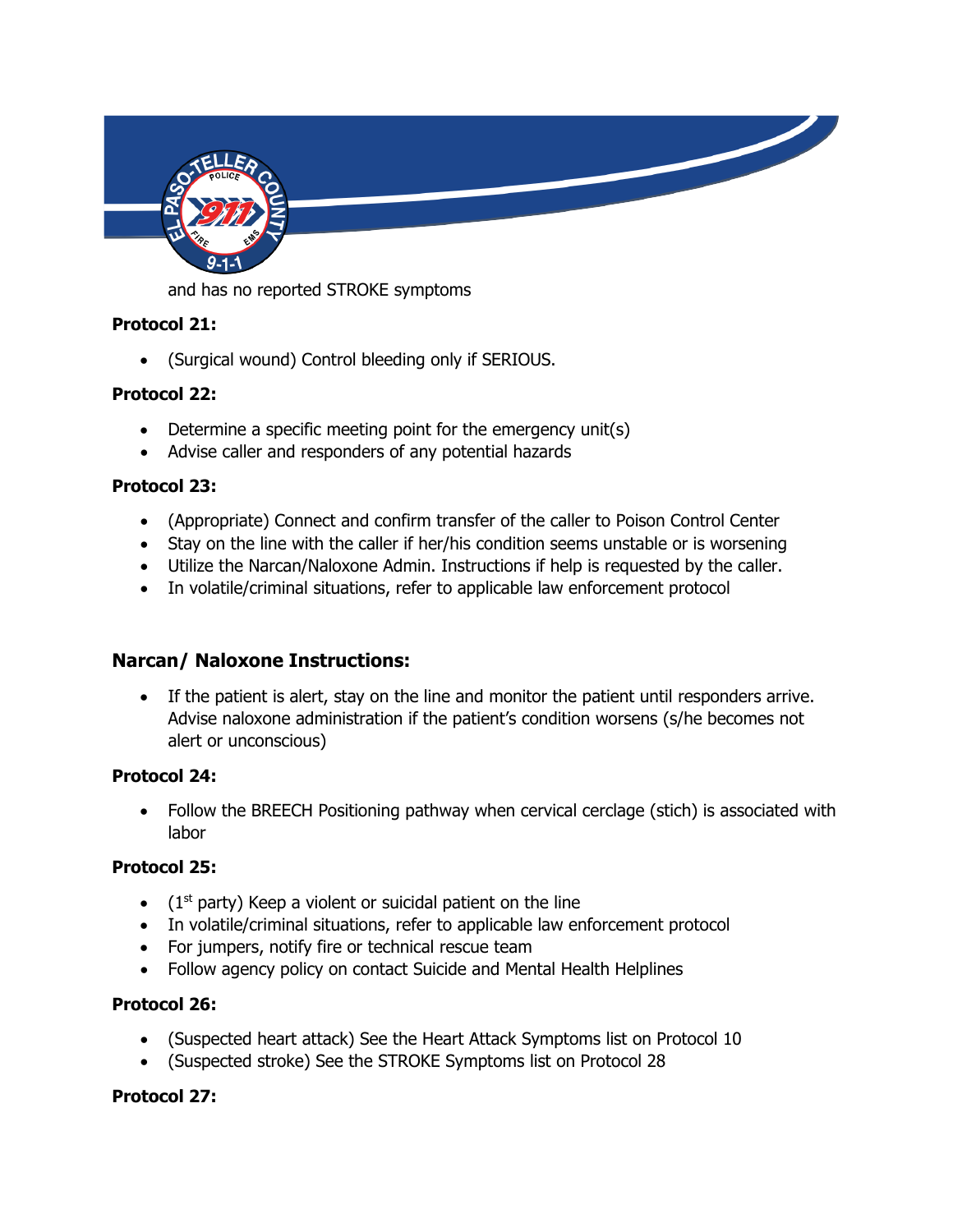

- In volatile/criminal situations, refer to applicable law enforcement protocol
- (OBVIOUS DEATH) Notify proper authorities.

### **Protocol 28:**

• (Suspected STROKE) Provide hospital staff with the Stroke Diagnostic Tool results, the symptom onset time, and the name and phone number of any person(s) who witnessed the onset of her/his symptoms.

# **(STROKE) Stroke Diagnostic Tool:**

• Consider notification of the appropriate Stroke Center for patients with CLEAR, STRONG, or PARTICAL evidence for stroke.

#### **Protocol 31:**

- Stay on the line with the caller if her/his condition seems unstable or is worsening
- Utilize the Narcan/Naloxone Admin. Instructions if help is requested by the caller.

#### **Protocol 32:**

- Advise the caller to look for and direct the emergency unit to the patient
- (Language problems) Connect to a language line service and use the protocol to determine the Chief Complaint

#### **Protocol 37:**

- Confirm the destination hospital
- Confirm the time requirements

## **AED Support:**

- Clothing that just unzips or unbuttons can be opened and left on
- Sweaters and T-shirts may need to completely removed or cut open
- Some machines begin automatically when the lid is opened
- Some machines have an "on" button. It is frequently green.
- The pads are usually in a flat foil or plastic package (about 6 by 8 inches/ 15 by 20 cm)
- The pads are often already plugged into the machine
- The pads have a picture of where they should be placed.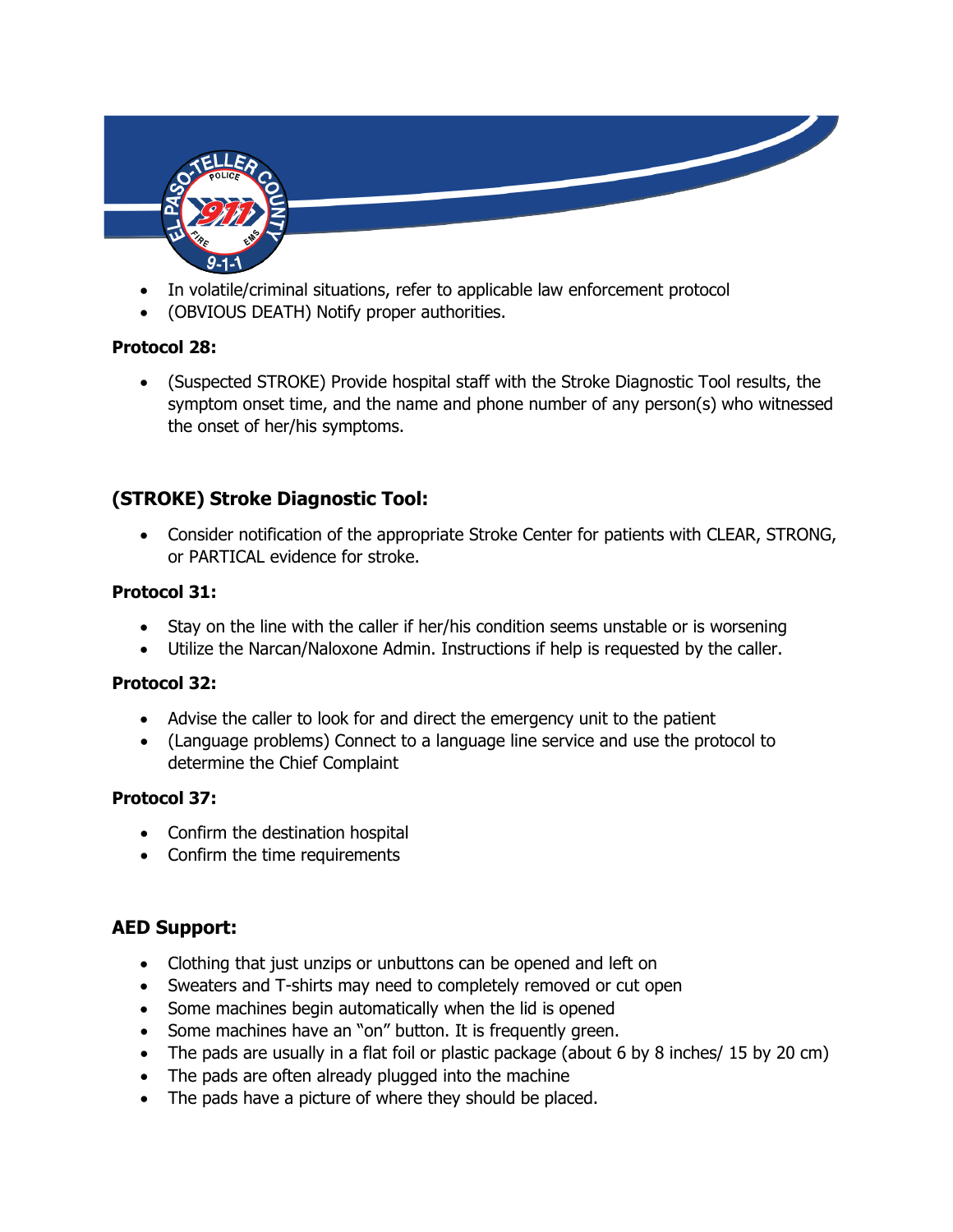

- There may be an "analyze" button that needs to be pressed
- If the machine repeatedly prompts to place the electrodes, the electrodes may not be plugged in firmly enough, or the electrodes may not be properly stuck to the patient's chest

# **Case Exit:**

- In addition to obviously unstable/critical conditions, consider staying on the line for potentially unstable or worsening condition including, but not limited to:
	- Breathing problems
	- Chest pain/Discomfort
	- Child callers
	- Emotionally unstable
	- Fainting
	- Violent/Suicidal
- If a tourniquet has already been applied do not advise removing it. If asked about applying one, tell them to do what they think is best.
- Direct pressure on the wound should be avoided in the presence of visible fractured bone or foreign objects.
- Adequate control of almost all bleeding is simple if enough pressure is applied to the right place
- Scenes involving dangerous physical conditions, assailants, and violent patients can change rapidly for the worse. EMDs should reassess often, and not hesitate to advise the caller to get away (or attain a safer location) whenever their safety is in reasonable doubt then call back from somewhere safe.
- Keeping a caller on the line in some dangerous incidents could create more danger by making them visible or more accessible to a violent patient or intruder.
- If the caller is in danger from another person and is advised to leave now, tell them not to hang up and leave the phone off the hook, allowing the EMD to monitor sounds and activity at the initial scene.

**Sources:** 

- **"Principles of Emergency Medical Dispatch" Sixth Edition by Jeff J. Clawson, Kate Boyd Dernocour, Cynthia Murray**
- **Paramount for Medical ProQA**